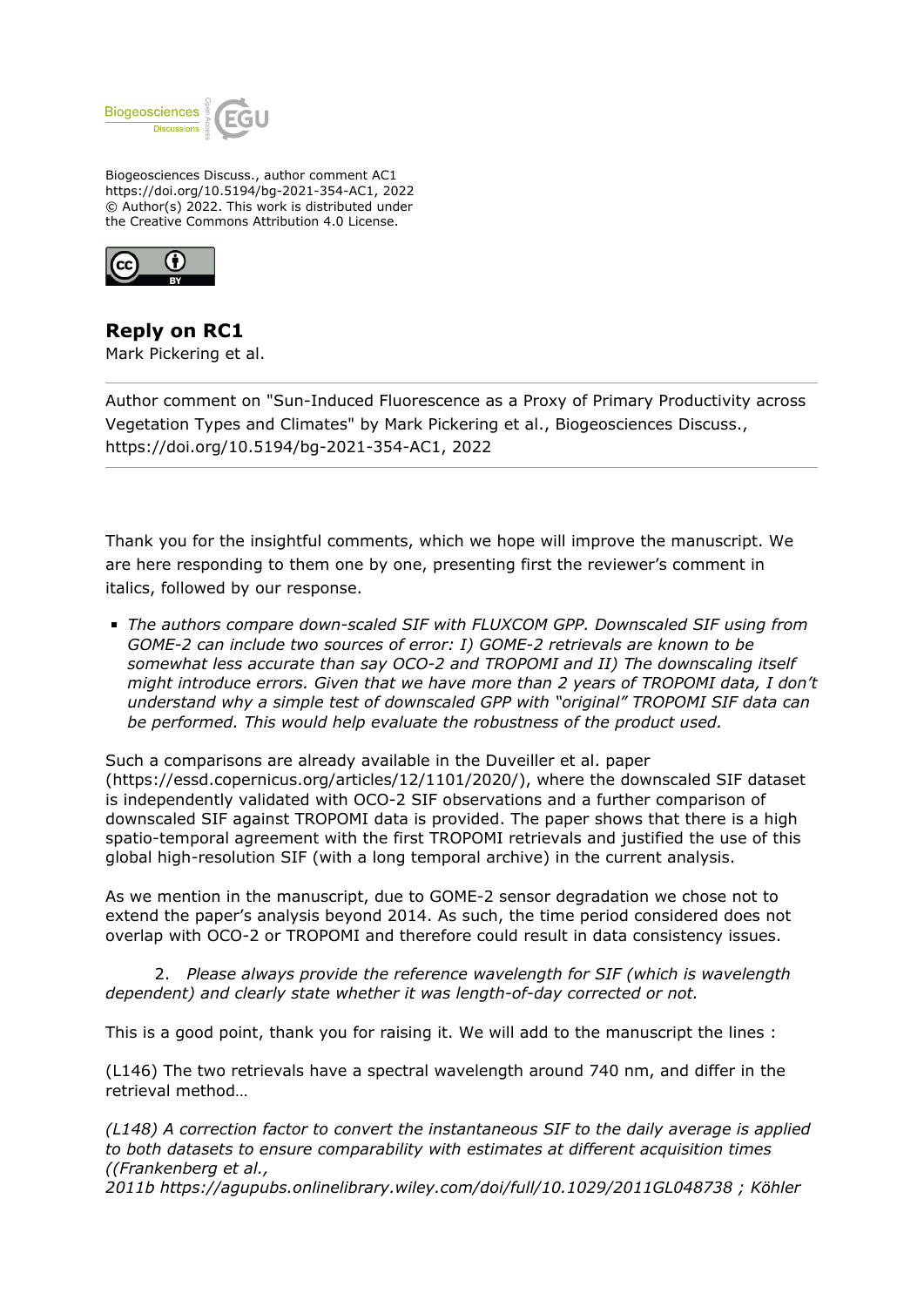## *et al., 2018a [https://agupubs.onlinelibrary.wiley.com/doi/full/10.1029/2018GL079031])*

L270 In order to explore the potential capabilities of SIF as an early indicator of stress across different type of vegetation type, the response of downscaled SIF to anomalies in a number of meteorological variables is analysed.

->

The response of length-of-day corrected downscaled SIF to anomalies in a number of meteorological variables is analysed.

3. *The dataset by Koehler et al wasn't used but that decision is not well motivated (or described). What "bias" are the authors talking about? Statements like these really need to be rigorous, right now it is rather sloppy.* 

We agree that the wording here is quite sloppy and can be mis-interpreted. For nearly all of the figures we have also run the SIFPK analysis. However the difference is marginal and we wanted to avoid duplication in the paper (which would double the number of figures).

The decision to use the SIFJJ dataset references the findings of Gregory Duveilller et al. (https://essd.copernicus.org/articles/12/1101/2020/). The paper compares each of the two SIF retrievals (at both coarse resolution and downscaled) with OCO-2 SIF (at 0.05deg), in terms of both the agreement, correlation and bias. Figures 1 & 3 show that there is 1) a slightly higher level of agreement between downscaled SIFJJ with OCO-2 compared to downscaled SIFPK with OCO-2, 2) similar levels of correlation between the downscaled SIF and OCO-2 for both retrievals, and 3) a lower level of bias between SIFJJ and OCO-2 than SIFPK and OCO-2. The (un-downscaled) SIFJJ tends to have more noise than SIFPK, however the downscaling process smooths over some of this noise ('The JJ retrieval, which is known to be noisier and to have a smaller bias than PK, benefited particularly from the downscaling procedure, probably due to the embedded spatial smoothing step'). The decision is therefore made to use the SIFJJ dataset due to the fact it has slightly less bias and the downscaling process reduces the noise.

We propose to rephrase our motivation and make greater reference to the Duveiller paper, and we will replac L155-L159 in the next version with (changes underlined):

(L155). Duveiller et al. shows that the downscaled SIFJJ dataset is found to have a slightly higher level of agreement with the OCO-2 validation data than the downscaled SIFPK dataset and so is primarily used in this paper, and is henceforth referred to as 'downscaled SIF' (or SIFDS). The higher agreement likely results from the spatial smoothing step of the downscaling process that benefited the noisier SIFJJ more than the SIFPK.

4. *To me, there is some circularity in the interpretations. Most importantly, the authors state that: "Proving this technique at a global scale provides evidence for the use of highresolution SIF in monitoring the resilience of local ecosystems to environmental fluctuations, an area of growing importance as extreme weather events become more frequent and more severe". This statement is far reaching but it is actually based on just a comparison with FLUXCOM GPP, which implies that FLUXCOM GPP has the same potential (and could be provided in near real time as well). Thus, it is unclear what SIF could do that FLUXCOM (or other pure remote sensing products) can't. The interesting cases would be those in which the products disagree but the author's statement is based on the agreement in the IAV between the two.*

We think the key point of this part of the analysis is that:

SIF is measured independently from the meteorological variables (it is remotely sensed and not modelled)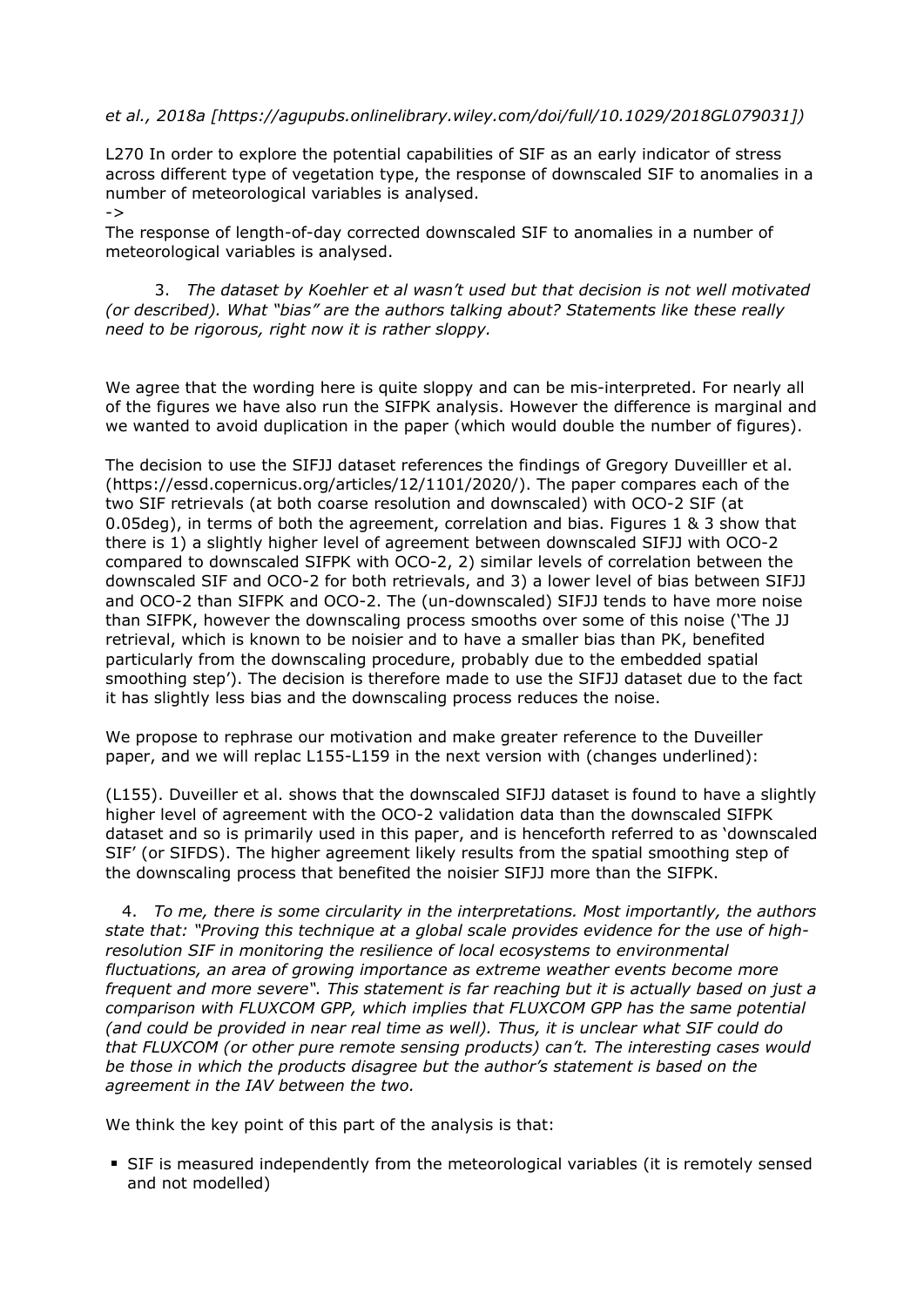- The FLUXCOM GPP is modelled using remotely sensed data including temperature and water (normalized difference water index) inputs.
- The SIF response to meteo fluctuations is more or less the same as the FLUXCOM GPP response, as evidenced by the study.
- **Therefore, we have a remote sensing proxy for GPP, independent of meteorological** variables, which we demonstrate is sensitive to the meteorological fluctuations in similarity to GPP.
- Therefore, hopefully, this early study shows the potential for the use of SIF in measuring global plant growth in response to meteorological fluctuations.

The value of the analysis is the demonstration that that downscaled SIF follows the pattern observed in the FLUXCOM GPP, and as such provides a global (mostly) independent RS near-real-time observation.

We will make the following change for clarifying purposes (changes underlined):

L280 'For comparative purposes, the FLUXCOM GPP is also included, however it should be noted that the product takes several remotely-sensed climatic variables as input.' ->

The FLUXCOM GPP is also included in the analysis, though, as noted, the FLUXCOM GPP product takes several remotely-sensed climatic variables as input and so is not independent of the meteorological drivers. The inclusion of the GPP product enables a comparison with the SIFDS, giving insight into whether the SIF behaves as may be expected of an independent proxy for GPP.

L580 Proving this technique at a global scale provides evidence for the use of highresolution SIF in monitoring the resilience of local ecosystems to environmental fluctuations, an area of growing importance as extreme weather events become more frequent and more severe

->

Proving this technique at a global scale demonstrates that high-resolution SIF responds to meteorological fluctuations in a similar way to FLUXCOM GPP. As such it has potential as a near real-time indicator of vegetation status that, unlike FLUXCOM GPP, is independent of meteorological variables.

We also agree that some of the wording is overreaching in it's conclusions from the analysis. In particular the use of the word 'resilience' and elsewhere 'monitoring environmental stress'. We would like to draw your attention to a softening of the wording in the meteo-analysis. Some of this is described elsewhere in the responses to other reviewer comments, including the following changes:

L27 and demonstrates the utility of SIF as a measure of environmental stress. ->

and explores the similarity of the SIF and GPP responses to meteorological fluctuations.

L469 In this context the study suggests that it is possible to use high-resolution SIF as a near-real time measure of the resilience of ecosystems to climate fluctuations ->

In this context the study suggests that it may be possible to use high-resolution SIF as a near-real time measure of the response of vegetation productivity to climate fluctuations

L490 This suggests the possibility of using SIF in the near-real-time monitoring of